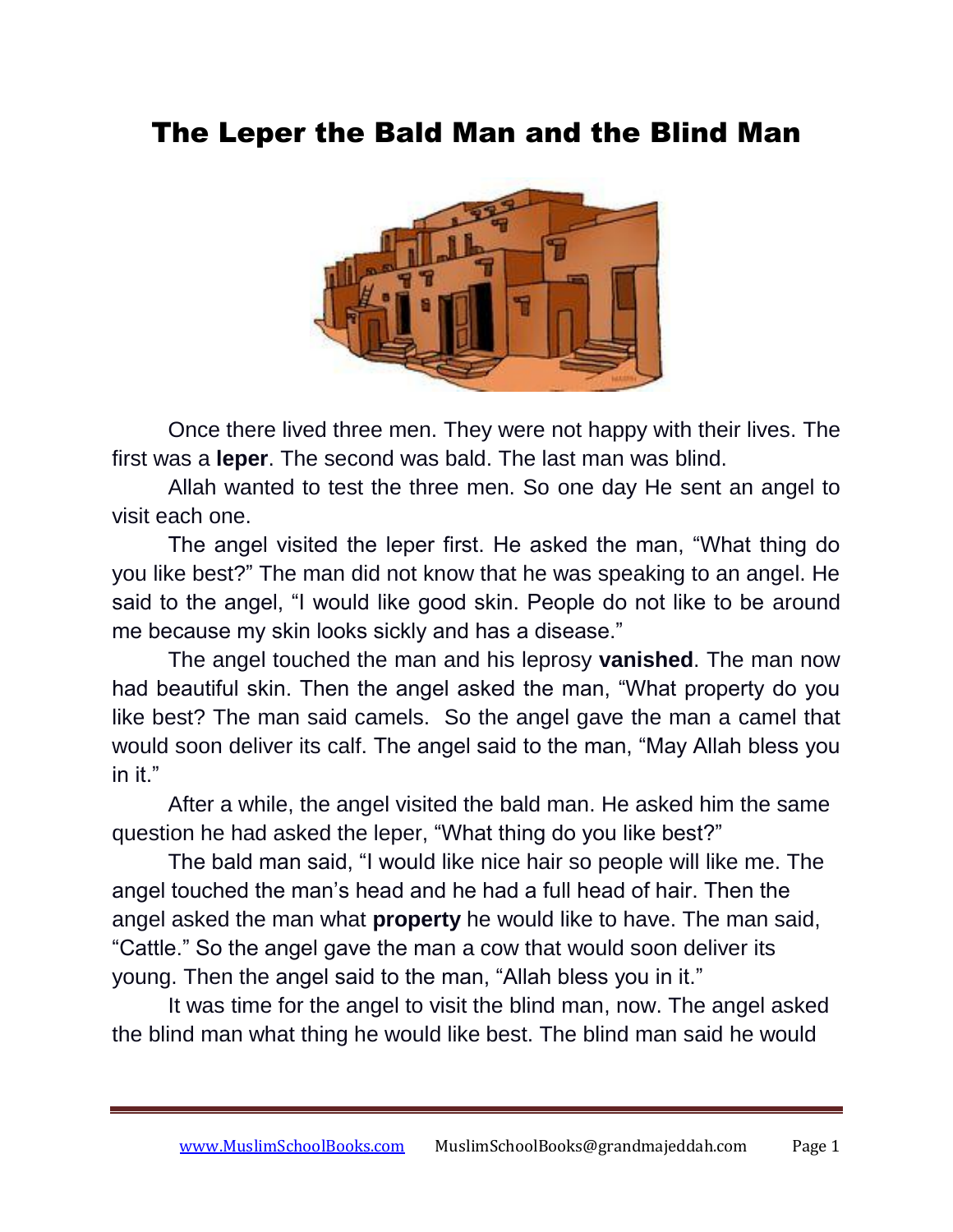

like to have his eyesight back. The angel touched the man, and in an **instant** he could see again. Then the angel asked the man, "What would you like to have?" The man said sheep. So the angel gave the man a sheep that would soon deliver its lamb.

Time passed and all three animals gave birth to their young. Then those young had their own babies. This continued until the man who was a leper had so many camels they filled a **valley**. The man who was blind had so many cows they filled a valley. And the man who was blind had so many sheep they filled a valley. How blessed they all were!

Years passed. Then one day the angel **disguised** himself as a leper and visited the man who had once been a leper. The angel said to the man, "I am a poor man travelling on a **journey**. I have lost everything. Only Allah can help me with what I need to **survive**, and after Him, then you. In the name of Him Who has given you such beautiful skin and so much property, I ask you to give me a camel so that I can make it to where I am trying to go."

The man said to the angel, "I have many things that I must use my money for." So he didn't give the angel anything.

Then the angel said to the man, "I think I know who you are! Didn't you used to be a leper? Didn't the people hate being near you? Didn't you used to be a poor man, and Allah gave you all of these camels?

The man **replied** to the angel, "You are all wrong. I got this property by **inheriting** it from my family."

The angel said, "If you are telling a lie, then let Allah make you like you were before."

Then the angel disguised himself to look like a bald man. He went to the bald man and said to him something similar to what he had said to the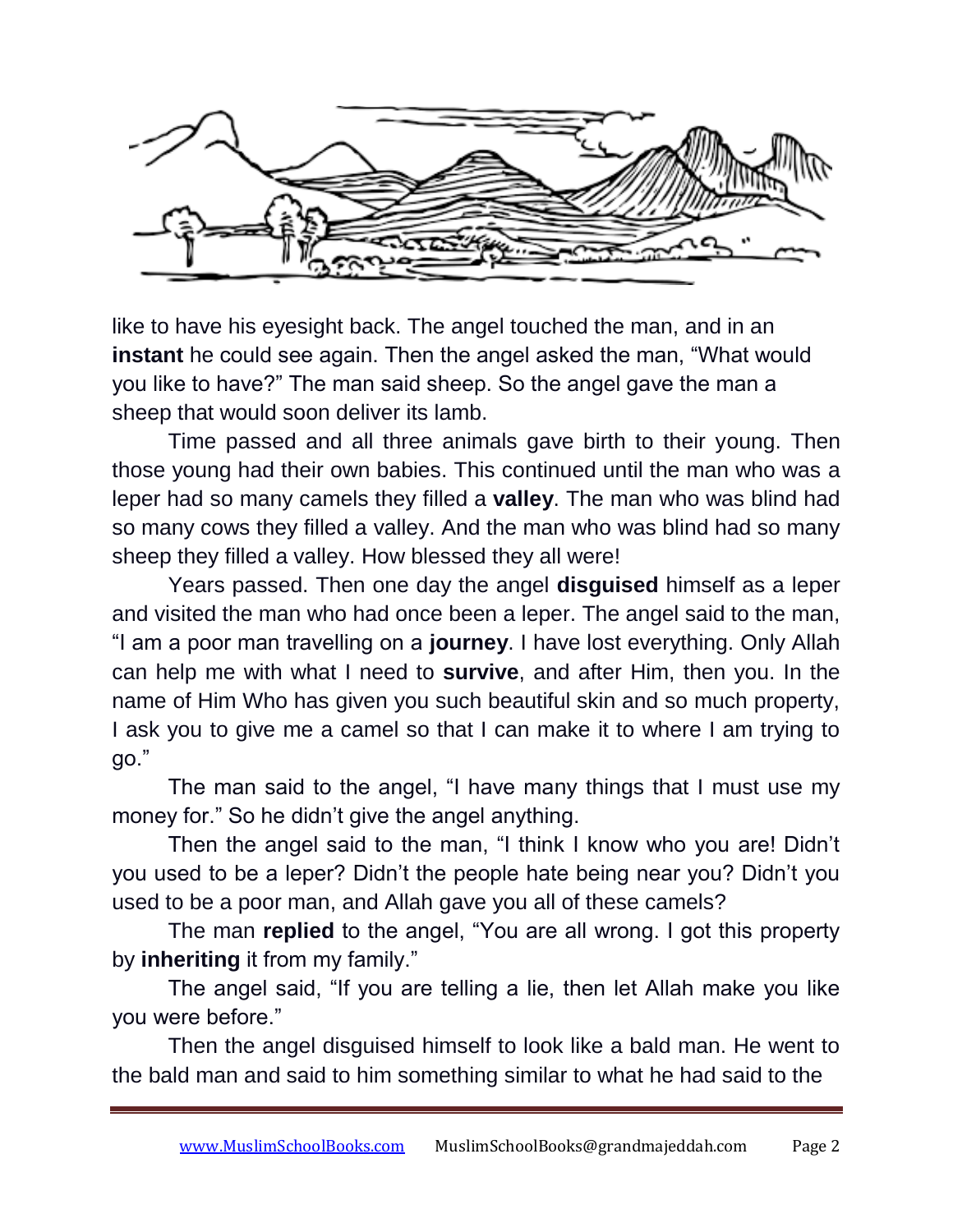man who was once a leper. The bald man refused to help the angel, and said he had never been bald. The angel told him, if you are lying, then let Allah make you as you were before.

Now the angel made another visit to the man who used to be blind. The angel pretended he was blind and said to the man, "I am a poor man and a traveler. I do not have anything left to continue on my journey. I have no one to help me except Allah and after Him you. I ask you in the name of Allah Who has helped you to see again to give me a sheep."

"The man said to the angel, "I used to be blind, and Allah **blessed** me to be able to see again. I was poor, and Allah made me rich. So take anything you like that I have."

The angel replied to the **generous** man, "Keep your **property** with you. Three men have been tested. Allah is pleased with you and is angry with the other two."

The first two men who were selfish and ungrateful for Allah's favors failed their test from Allah. The man who was generous and thankful for his favors from Allah passed his test.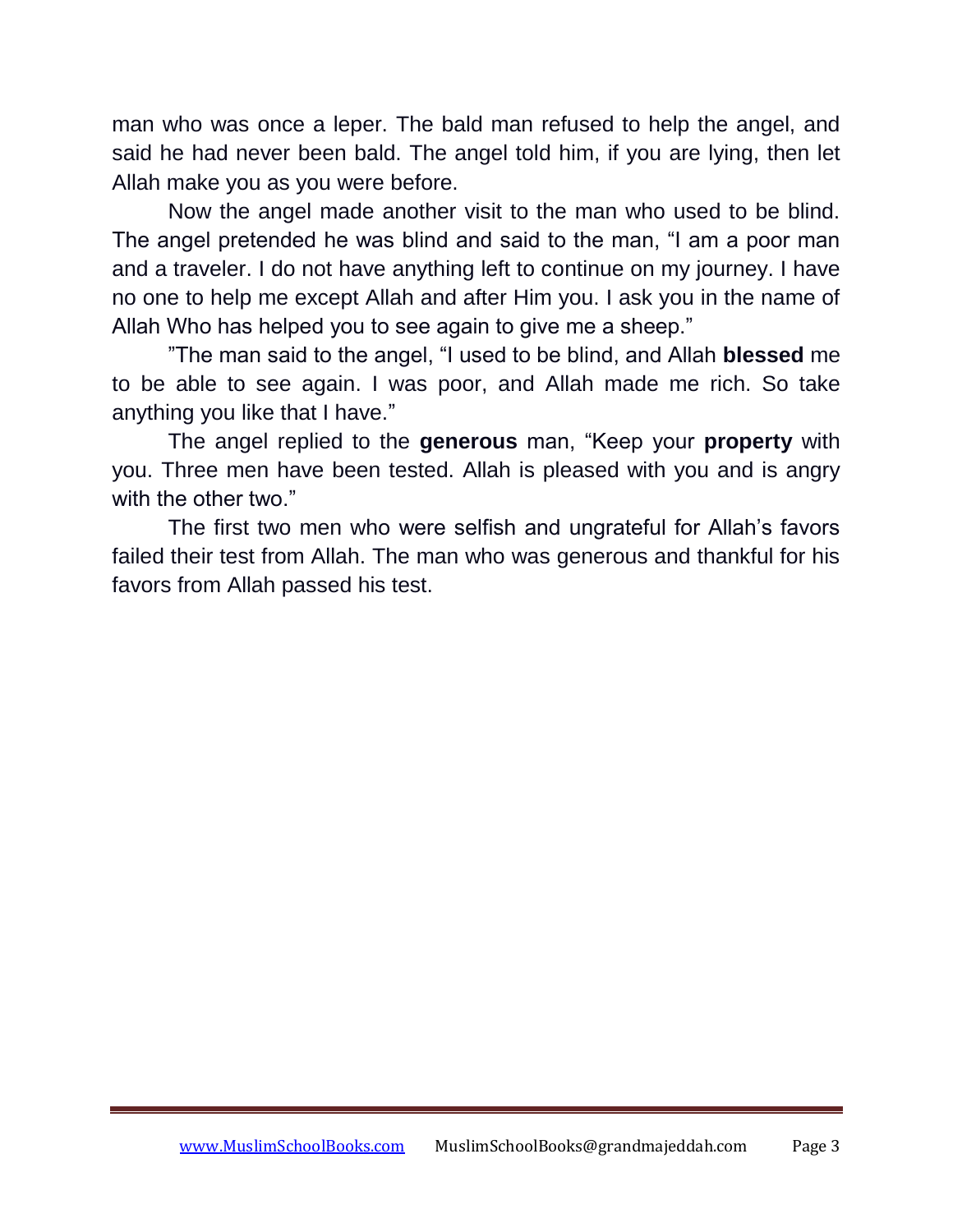Name

### Vocabulary Definitions…………………………..………………

- 1. **blessed** enjoying the good or happiness from Allah
- 2. **disguise** to change the look of someone so the person will not be known
- 3. **inherit –** to receive someone's belongings once they have died
- 4. **instantly** immediately
- **5. journey** a trip
- 6. **leper** somebody with leprosy; a skin disease that causes many bumps on the skin
- 7. **property** something that belongs to someone, possessions
- 8. **reply**  answer to a question
- 9. **survive**  continue to live
- 10. **valley**  long, flat land surrounded by hills or mountains
- 11. **vanish**  disappear

#### Vocabulary Practice…………………………………………….

 Find three vocabulary words in the story. Circle the sentences in which they are found. Write the sentences below.

| 1. |  |
|----|--|
|    |  |
| 2. |  |
|    |  |
| 3. |  |
|    |  |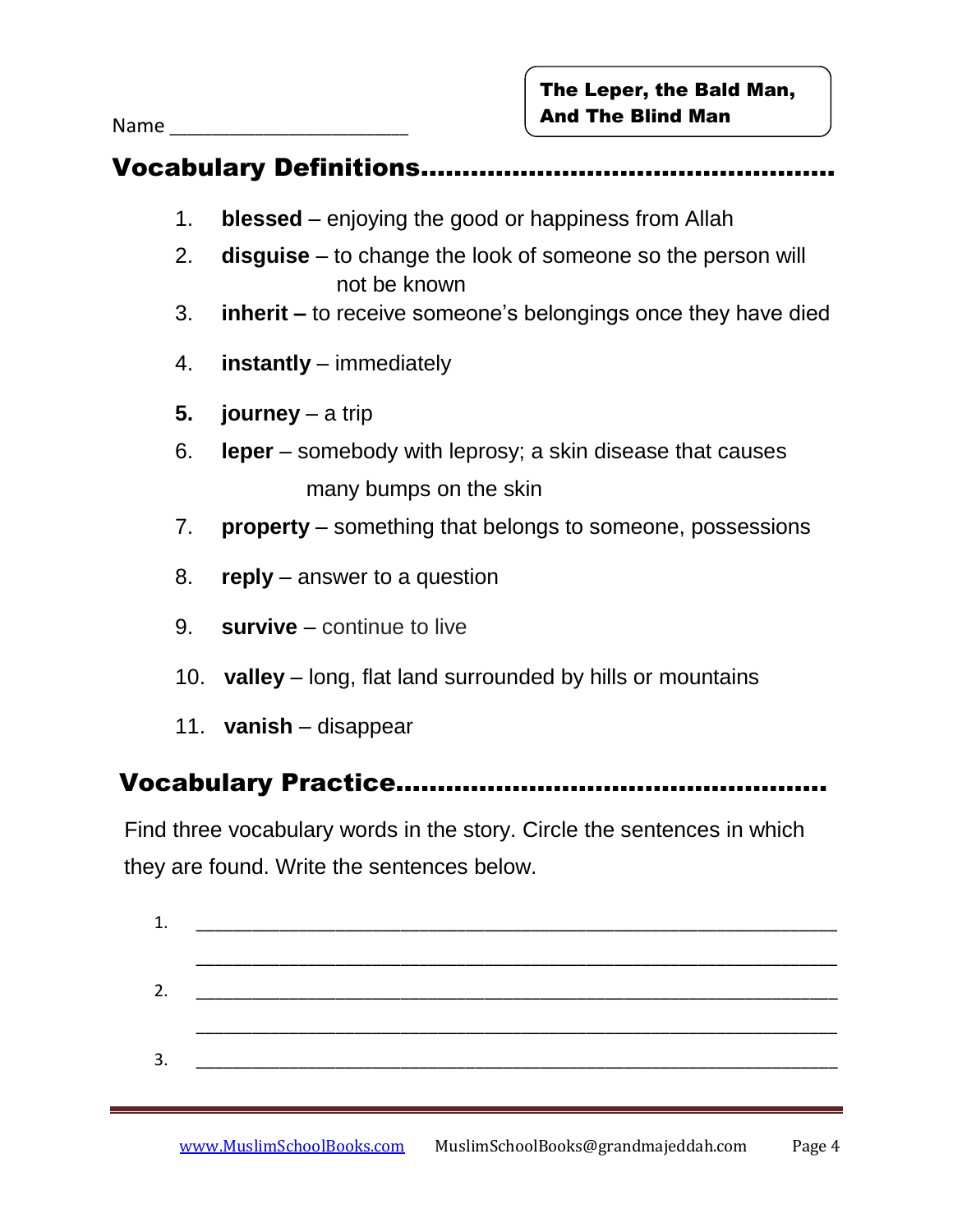Name

#### **Vocabulary Practice……**

Fill in each row of boxes with the correct word. Use the clues to help you.

| 1.               |  |  |  |  |
|------------------|--|--|--|--|
|                  |  |  |  |  |
| $\boxed{2}$ .    |  |  |  |  |
|                  |  |  |  |  |
| $\vert$ 3.       |  |  |  |  |
|                  |  |  |  |  |
| 4.               |  |  |  |  |
|                  |  |  |  |  |
| $\overline{5}$ . |  |  |  |  |
|                  |  |  |  |  |
| 6.               |  |  |  |  |
|                  |  |  |  |  |
| 7.               |  |  |  |  |
|                  |  |  |  |  |
| 8.               |  |  |  |  |
|                  |  |  |  |  |
| 9.               |  |  |  |  |

- 1. Opposite of mountain
- 2. No longer here
- 3. People who receive good from Allah
- 4. Travel from Indonesia to Pakistan
- 5. Stay alive
- 6. This is what you own
- 7. What you say back to someone
- 8. mask
- 9. How you should respond to your mother's request.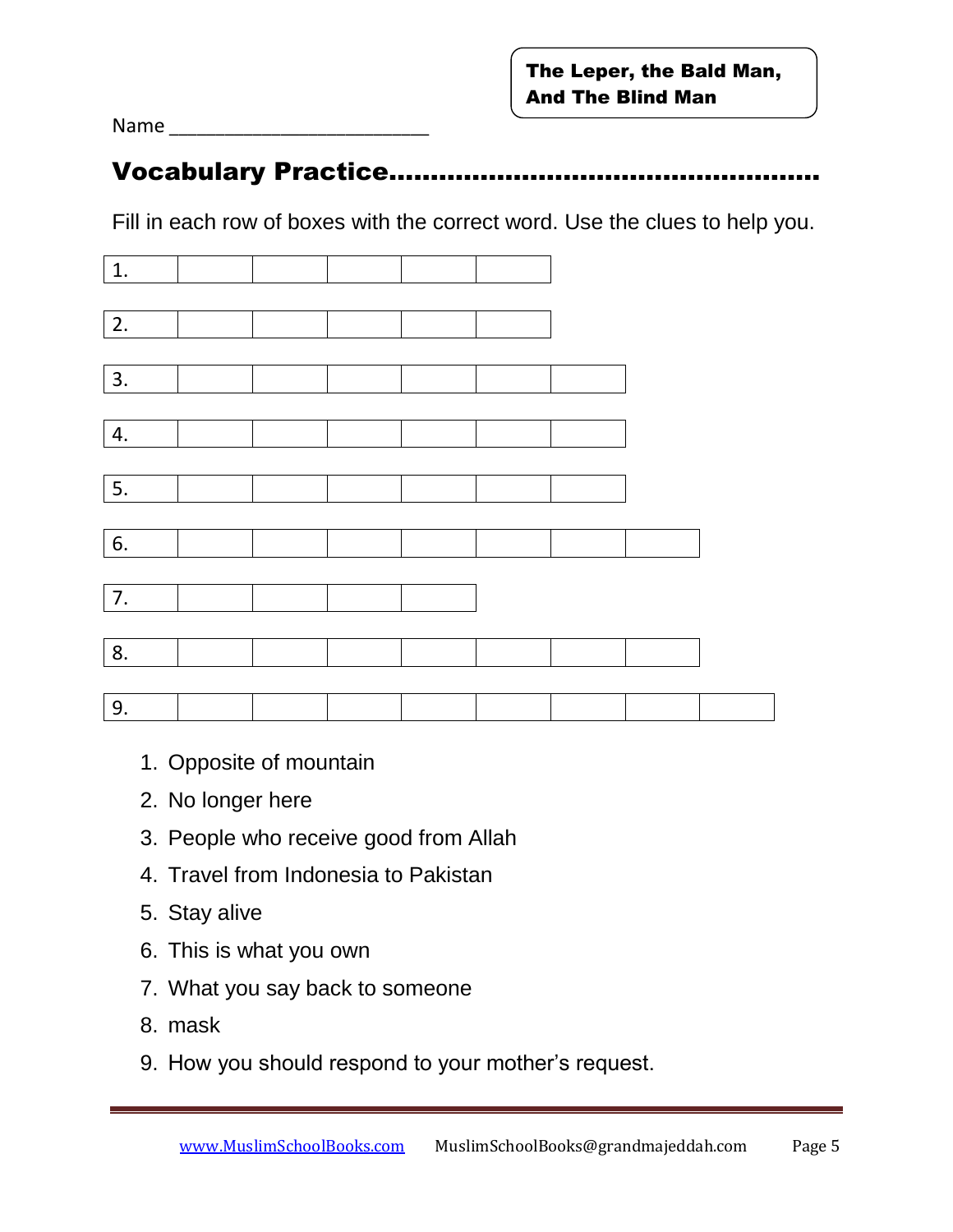### Questions The Leper, the Bald Man, and The Blind

 $\overline{\phantom{a}}$  ,  $\overline{\phantom{a}}$  ,  $\overline{\phantom{a}}$  ,  $\overline{\phantom{a}}$  ,  $\overline{\phantom{a}}$  ,  $\overline{\phantom{a}}$  ,  $\overline{\phantom{a}}$  ,  $\overline{\phantom{a}}$  ,  $\overline{\phantom{a}}$  ,  $\overline{\phantom{a}}$  ,  $\overline{\phantom{a}}$  ,  $\overline{\phantom{a}}$  ,  $\overline{\phantom{a}}$  ,  $\overline{\phantom{a}}$  ,  $\overline{\phantom{a}}$  ,  $\overline{\phantom{a}}$ 

 $\overline{\phantom{a}}$  ,  $\overline{\phantom{a}}$  ,  $\overline{\phantom{a}}$  ,  $\overline{\phantom{a}}$  ,  $\overline{\phantom{a}}$  ,  $\overline{\phantom{a}}$  ,  $\overline{\phantom{a}}$  ,  $\overline{\phantom{a}}$  ,  $\overline{\phantom{a}}$  ,  $\overline{\phantom{a}}$  ,  $\overline{\phantom{a}}$  ,  $\overline{\phantom{a}}$  ,  $\overline{\phantom{a}}$  ,  $\overline{\phantom{a}}$  ,  $\overline{\phantom{a}}$  ,  $\overline{\phantom{a}}$ 

Man ……………………………………………………………………

- 1. Describe the three men in the story?
- 2. Who did the angel visit first? Why do you think the man did not know he was talking to an angel?
- 3. Why do you think cattle were important to the bald man? How do you think he will use his cattle?
- 4. Why do you think on the second visit, the angel disguised himself in the original form of the three men?

\_\_\_\_\_\_\_\_\_\_\_\_\_\_\_\_\_\_\_\_\_\_\_\_\_\_\_\_\_\_\_\_\_\_\_\_\_\_\_\_\_\_\_\_\_\_\_\_\_\_\_\_\_\_\_

5. Who gave the angel the power to cure the blind man's blindness?

 $\overline{\phantom{a}}$  ,  $\overline{\phantom{a}}$  ,  $\overline{\phantom{a}}$  ,  $\overline{\phantom{a}}$  ,  $\overline{\phantom{a}}$  ,  $\overline{\phantom{a}}$  ,  $\overline{\phantom{a}}$  ,  $\overline{\phantom{a}}$  ,  $\overline{\phantom{a}}$  ,  $\overline{\phantom{a}}$  ,  $\overline{\phantom{a}}$  ,  $\overline{\phantom{a}}$  ,  $\overline{\phantom{a}}$  ,  $\overline{\phantom{a}}$  ,  $\overline{\phantom{a}}$  ,  $\overline{\phantom{a}}$ 

 $\overline{\phantom{a}}$  ,  $\overline{\phantom{a}}$  ,  $\overline{\phantom{a}}$  ,  $\overline{\phantom{a}}$  ,  $\overline{\phantom{a}}$  ,  $\overline{\phantom{a}}$  ,  $\overline{\phantom{a}}$  ,  $\overline{\phantom{a}}$  ,  $\overline{\phantom{a}}$  ,  $\overline{\phantom{a}}$  ,  $\overline{\phantom{a}}$  ,  $\overline{\phantom{a}}$  ,  $\overline{\phantom{a}}$  ,  $\overline{\phantom{a}}$  ,  $\overline{\phantom{a}}$  ,  $\overline{\phantom{a}}$ 

 $\overline{\phantom{a}...}$  ,  $\overline{\phantom{a}...}$  ,  $\overline{\phantom{a}...}$  ,  $\overline{\phantom{a}...}$  ,  $\overline{\phantom{a}...}$  ,  $\overline{\phantom{a}...}$  ,  $\overline{\phantom{a}...}$  ,  $\overline{\phantom{a}...}$  ,  $\overline{\phantom{a}...}$  ,  $\overline{\phantom{a}...}$  ,  $\overline{\phantom{a}...}$  ,  $\overline{\phantom{a}...}$  ,  $\overline{\phantom{a}...}$  ,  $\overline{\phantom{a}...}$ 

 **\_\_\_\_\_\_\_\_\_\_\_\_\_\_\_\_\_\_\_\_\_\_\_\_\_\_\_\_\_\_\_\_\_\_\_\_\_\_\_\_\_\_\_\_\_\_\_\_\_\_\_\_\_\_\_\_\_\_\_\_\_**

- 6. Which man passed the test from Allah? How did he pass it?
- 7. From where did the man with leprosy say he'd gotten his property? Why do you think he said this?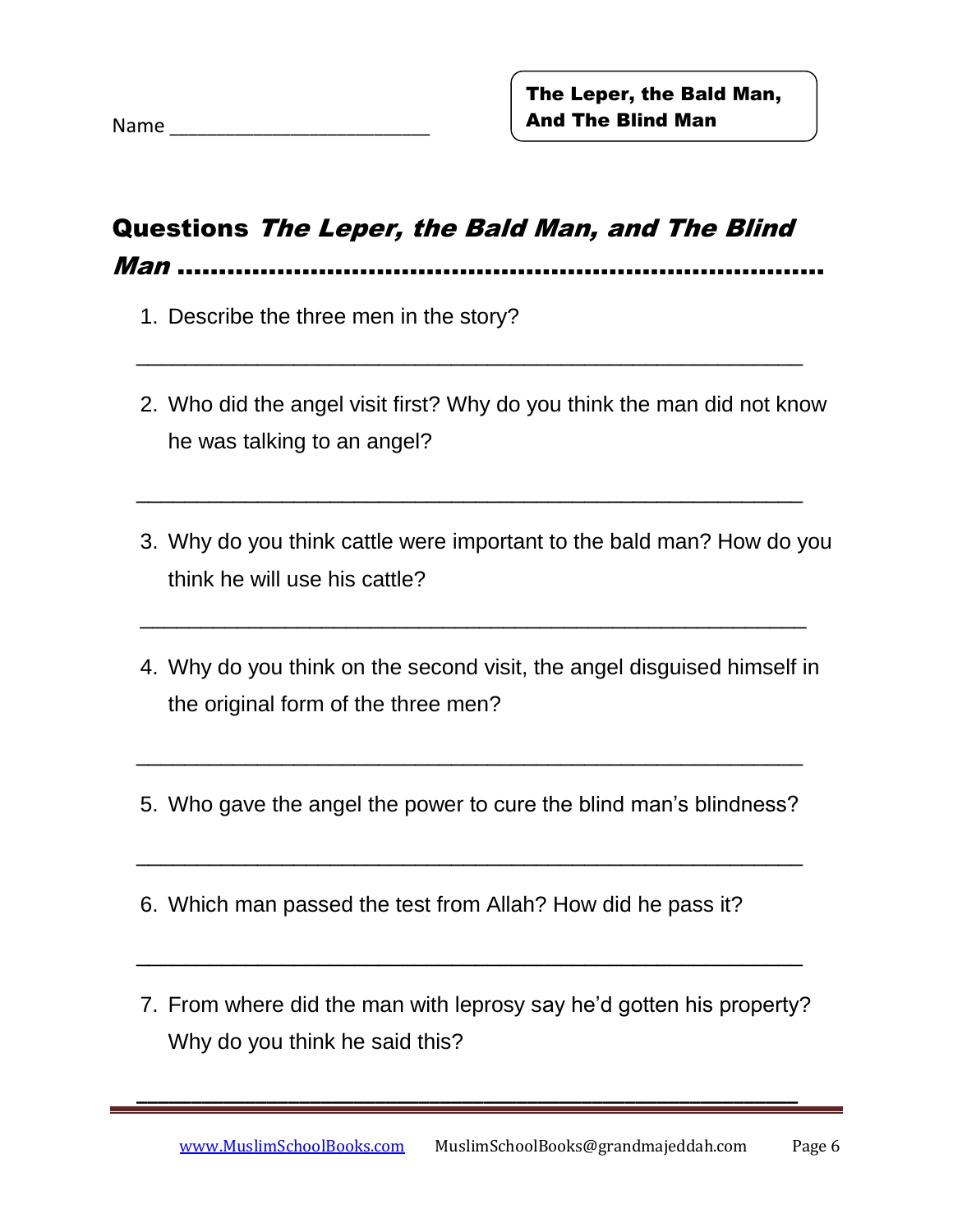Name \_\_\_\_\_\_\_\_\_\_\_\_\_\_\_\_\_\_\_\_\_\_\_\_\_\_\_\_

**Homonyms**: Words that sound alike but have different meanings and spellings.

A. Write the letter of the homonym in row B on the line next to its partner in row A.

A B

| 1.  | right (opposite of left)                       |                            | a. write              | (use pencil or pen) |
|-----|------------------------------------------------|----------------------------|-----------------------|---------------------|
| 2.  | <b>our</b> (belonging to us)                   | $\mathcal{L}^{\text{max}}$ | b. pour               | (cause to flow)     |
| 3.  | <b>poor</b> (opposite of rich)                 |                            | c. flower $(a plant)$ |                     |
| 4.  | soul (life in body)                            |                            | d. their              | (belongs to them)   |
| 5.  | flour (for cooking bread) ____                 |                            | e. it's               | (it is)             |
| 6.  | prey (hunted animal)                           |                            | f. your               | (belongs to you)    |
| 7.  | deer (animal)                                  |                            | g. dear               | (beloved)           |
| 8.  | bare (uncovered)                               |                            | h. bear               | (big, furry animal) |
| 9.  | you're (you are)                               |                            | i. two                | (number after 1)    |
| 10. | <b>there</b> (at a place)                      |                            | j. sole               | (bottom of shoe)    |
| 11. | <b>its</b> (belonging to animal or thing) ____ |                            | k. pray               | (make salat)        |
| 12. | to (in a direction)                            |                            | I. hour               | (60 minutes)        |
|     | 13. <b>for</b> (in favor of)                   |                            | m. four               | (number after 3)    |

B. Choose a homonym pair. Write a sentence with each word.

1. **\_\_\_\_\_\_\_\_\_\_\_\_\_\_\_\_\_\_\_\_\_\_\_\_\_\_\_\_\_\_\_\_\_\_\_\_\_\_\_\_\_\_\_\_\_\_\_\_\_\_\_\_\_\_\_\_\_\_\_\_\_\_\_\_\_\_\_\_\_\_\_\_\_\_\_\_\_\_\_\_\_** 2. **\_\_\_\_\_\_\_\_\_\_\_\_\_\_\_\_\_\_\_\_\_\_\_\_\_\_\_\_\_\_\_\_\_\_\_\_\_\_\_\_\_\_\_\_\_\_\_\_\_\_\_\_\_\_\_\_\_\_\_\_\_\_\_\_\_\_\_\_\_\_\_\_\_\_\_\_\_\_\_\_**